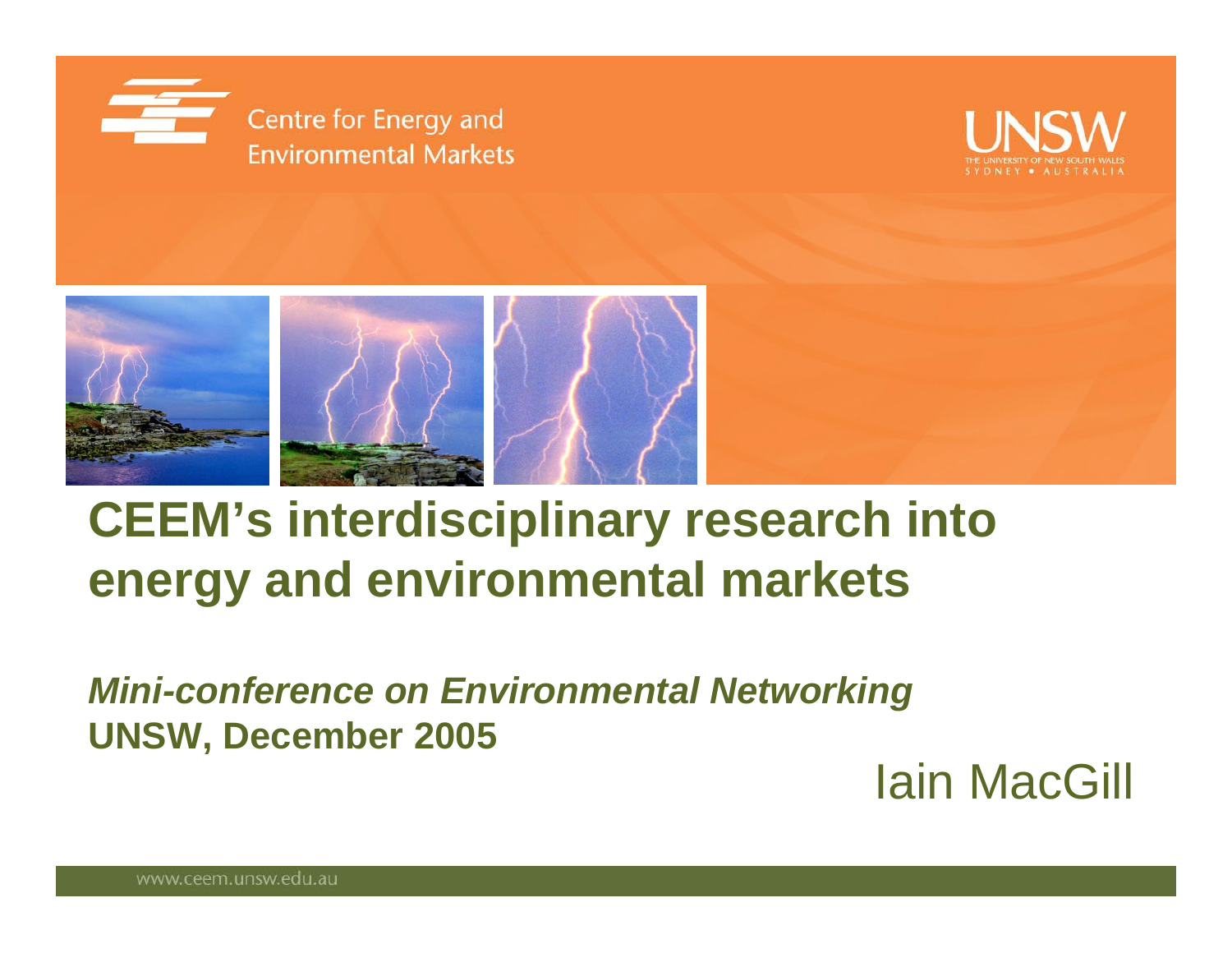



### CEEM established …

- *to formalise* growing shared research interests + interactions between UNSW researchers in Engineering, Commerce + Economics, AGSM, FASS, IES + more….
	- via participation in external centres, ARC grants, co-supervision, teaching…
- *through UNSW Centre* aiming to provide Australian research leadership in interdisciplinary design, analysis + performance monitoring of energy + environmental markets, associated policy frameworks
- *in the areas* of
	- **Physical energy markets**
	- $\mathcal{L}_{\mathcal{A}}$ Related environmental markets
	- г Related energy and environmental derivative markets
	- г *Policy frameworks and instruments in energy and environment*
	- **Tools** economic valuation methodologies, simulation, surveying, *mathematical analysis, Experimental Economics market platforms, AI 'intelligent agent' techniques* to aid in market design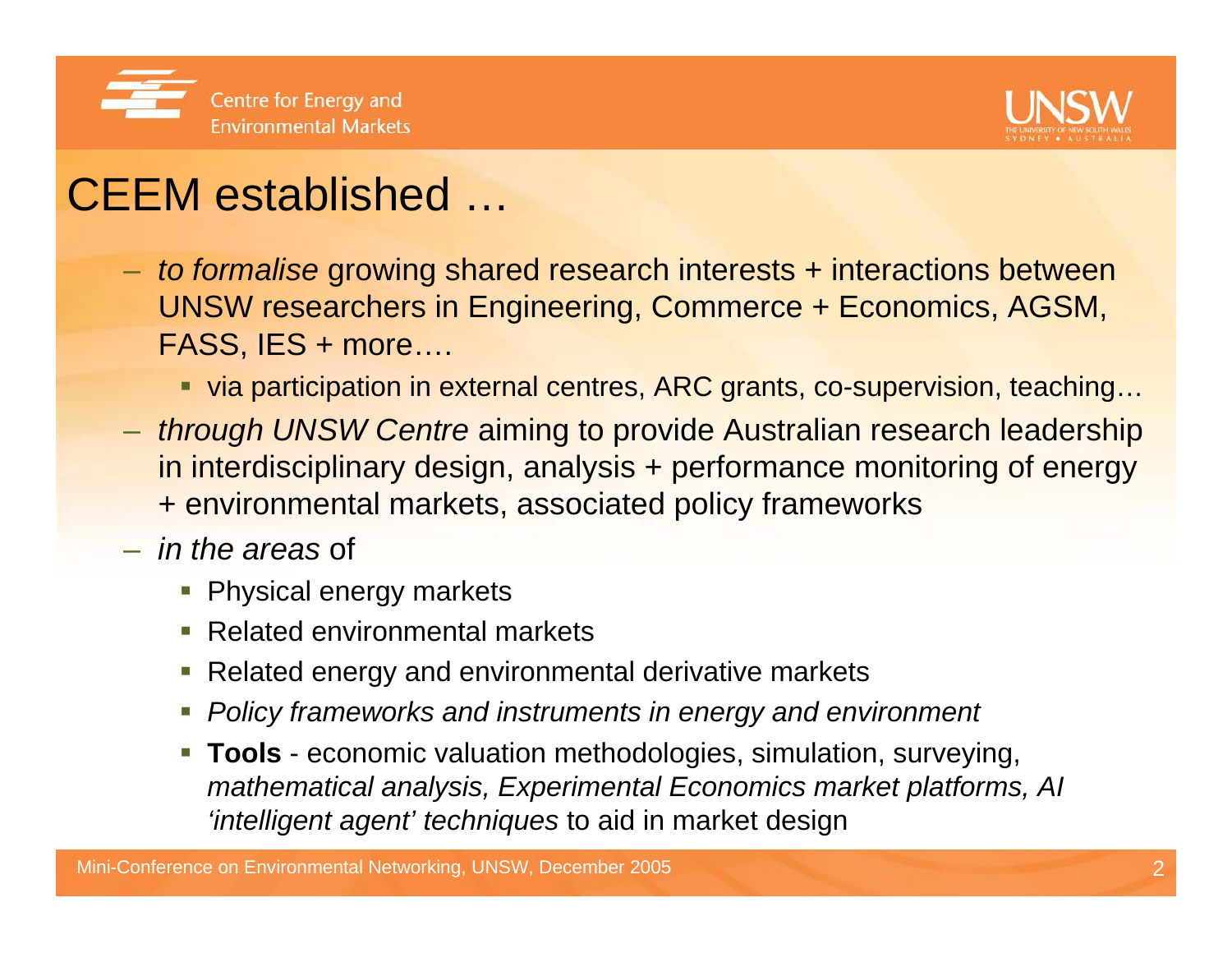



### The energy industry – models for understanding

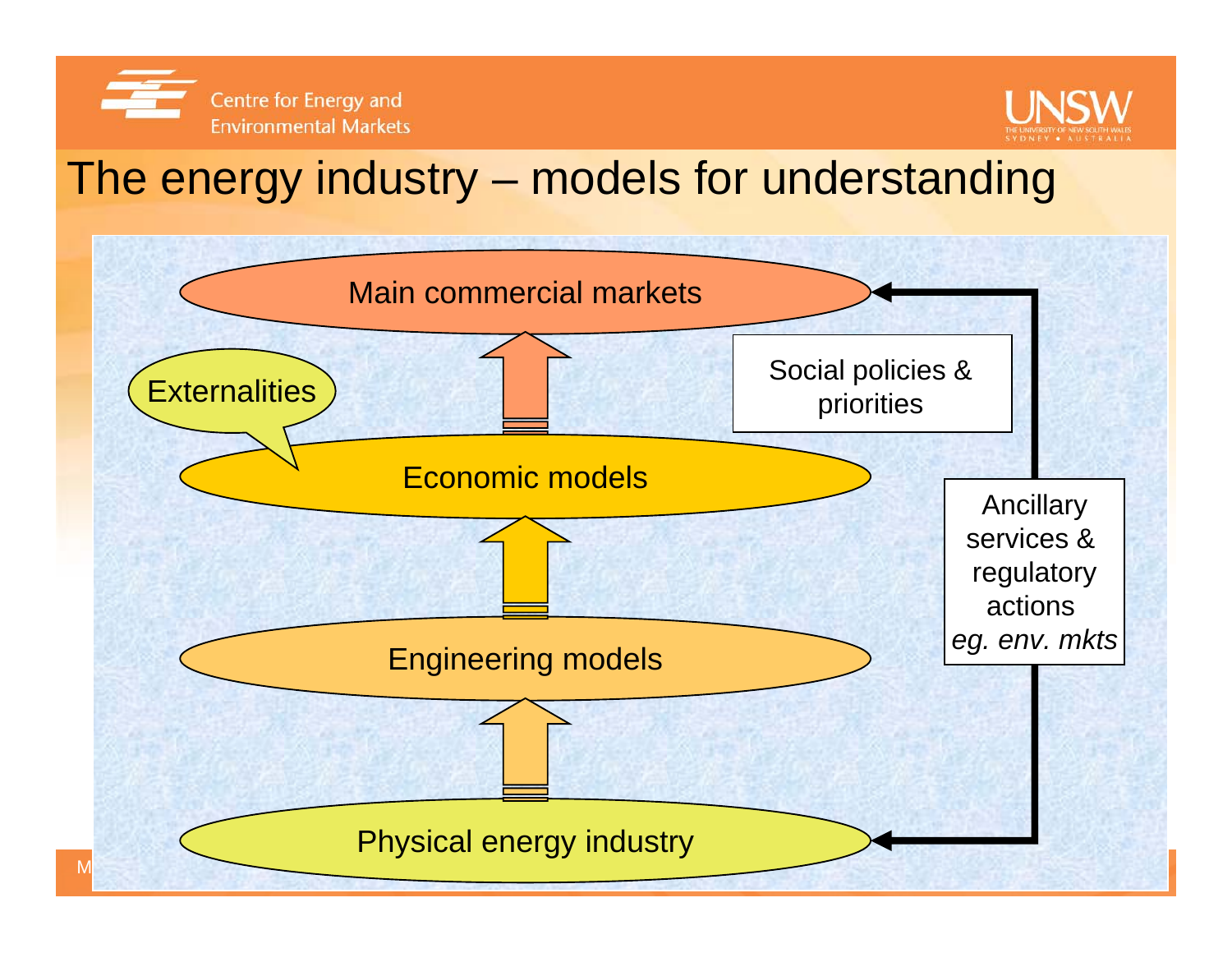



# Institutional models for research together…

- $\blacksquare$ **Discipline** 
	- $-$  Body of knowledge characterised by an accepted content and learning
- **Cross-disciplinary research involves investigators from** different disciplines
	- Multidisciplinary
		- **Coordinated efforts of several disciplines to achieve common goal..** largely collaborative rather than integrated
	- Interdisciplinary
		- **integration of several disciplines creating unified outcome substantial** enough to develop new discipline. Collaboration in designing new approaches and analysis combining methods and concepts from different disciplines… investigators work from each of their respective disciplinary perspectives.
	- Transdisciplinary
		- development and application of shared, integrative conceptual framework. Instead of working in parallel, investigators collaborate across all levels
			- » (Stony Brook University, *Multidisciplinary Working Groups*, 2005)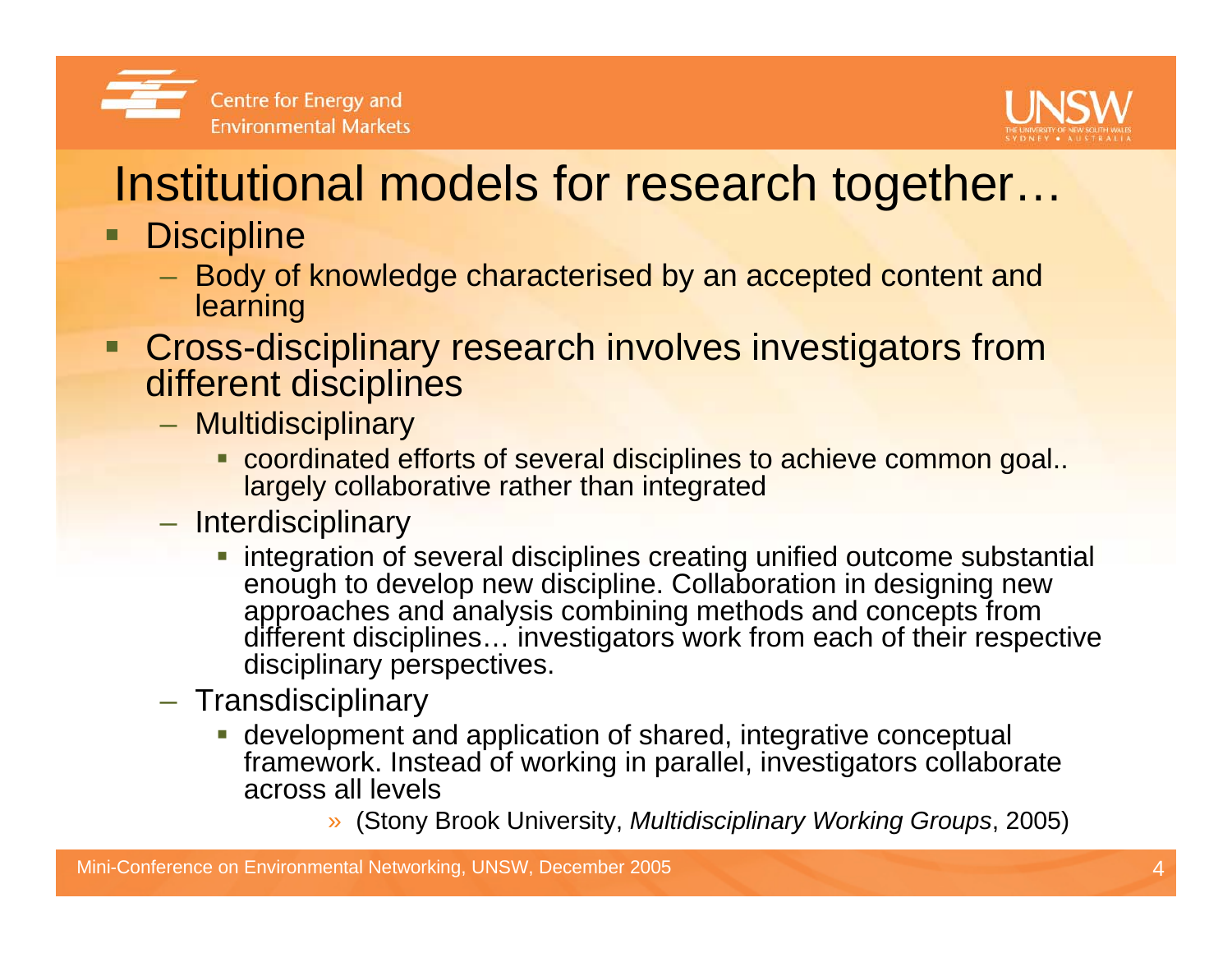



# UNSW Research Centres

- UNSW Program Centres
- П UNSW Community Centres
- п UNSW Research Institutes
- П Commonwealth/State Funded Centres

### п **UNSW Research Centres**

- are established within the University to undertake research and they recognise an established area of research strength, or an emerging area of research strength, at UNSW.
- will not normally be established within single school or replicate functions of existing schools or faculties, *i.e.* are not a means to set up an activity that could be a normal part of a school's/faculty's activities.
- generally have an interdisciplinary/multidisciplinary focus and involve significant collaboration within UNSW, nationally and internationally.
- – may also be established as focal points for research-related entrepreneurial activities involving skills, expertise and personnel, which cut across school/faculty structures.
- UNSW has the sole governance responsibility for UNSW Research Centres.
	- » UNSW Centres Policy: Establishment, Management and Review of Centres and **Institutes**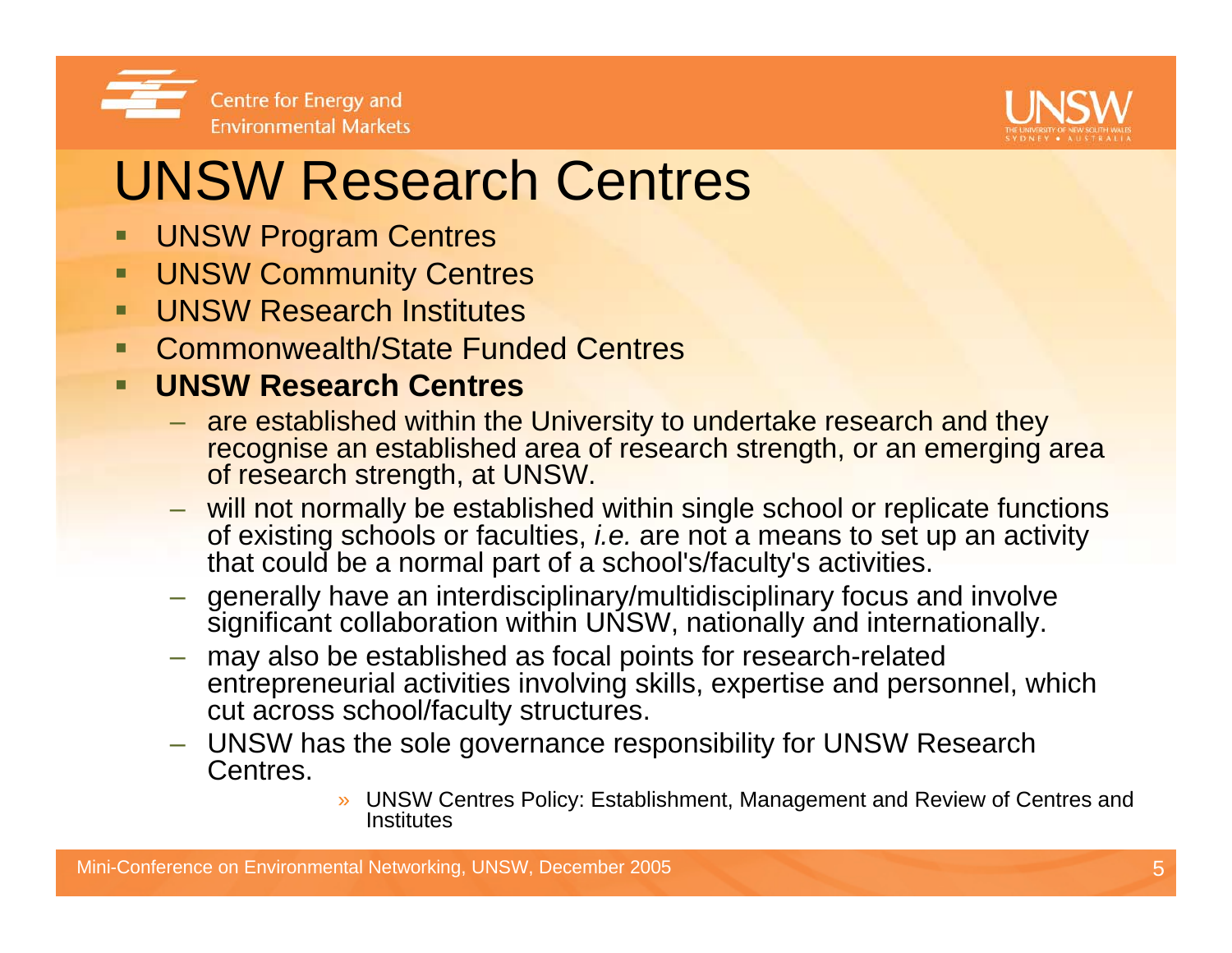



### UNSW Research Centres

**[Australian Human Rights Centre](http://www.ahrcentre.org/) [Australian Scholarly Editions Centre](http://idun.itsc.adfa.edu.au/ASEC/) [Baker & McKenzie Cyberspace Law and Policy Centre](http://www.bakercyberlawcentre.org/) [Bioengineering Centre](http://www.babs.unsw.edu.au/about/centres/bioeng.html) Centre [for Accounting & Assurance Services Research](http://www2.fce.unsw.edu.au/nps/servlet/portalservice?GI_ID=System.LoggedOutInheritableArea&maxWnd=_Research_Centres_CAAR) [Centre for Advanced Macromolecular Design](http://www.camd.unsw.edu.au/logo.html) [Centre for Applied Economic Research](http://www.caer.unsw.edu.au/) [Centre for Applied Marketing](http://www2.marketing.unsw.edu.au/nps/servlet/portalservice?GI_ID=System.LoggedOutInheritableArea&maxWnd=_ResearchCentres_CentreforAppliedMarketing) [Centre for Clinical Governance Research in Health](http://www.med.unsw.edu.au/clingov/) [The Center for Simulation and Modelling](http://www.simpas.unsw.edu.au/simpas/main.php) of Particulate Systems [Centre for Contemporary Art and Politics](http://www.cofa.unsw.edu.au/research/ccap/CCAP.html) [Centre for Electrochemical & Minerals Processing](http://www.ceic.unsw.edu.au/centers/cemp/indexcert.htm) [Centre for Environmental Modelling](http://www.cemap.maths.unsw.edu.au/) and Prediction [Centre for Energy and Environmental Markets](http://www.ceem.unsw.edu.au/) [Centre for European Studies](http://www.arts.unsw.edu.au/ces/) [Centre for Gender-Related Violence Studies](http://socialwork.arts.unsw.edu.au/Research/Research/Gender/gendercentre.htm)[Centre for Health Informatics](http://www.chi.unsw.edu.au/) [Centre for Interactive Cinema](http://www.icinema.unsw.edu.au/) [Centre for Marine Biofouling](http://www.babs.unsw.edu.au/about/centres/cmbb.html) and Bio-Innovation [Centre for Materials Research in Energy Conversion](http://www.materials.unsw.edu.au/research/cmrec.html) [Centre for Pensions and Superannuation](http://www2.fce.unsw.edu.au/nps/servlet/portalservice?GI_ID=System.LoggedOutInheritableArea&maxWnd=T_ResearchCentre_CPS) [Centre for Refugee Research](http://www.crr.unsw.edu.au/) [Centre for a Sustainable Built Environment](http://www.fbe.unsw.edu.au/staff/directory/units.asp?unit=CSBE) [Centre for Gene Function Analysis](http://www.ramaciotti.unsw.edu.au/) [European Law Centre](http://www.law.unsw.edu.au/centres/elc/index.asp) [Gifted Education Research, Resource and Information Centre](http://www.arts.unsw.edu.au/gerric/) [Gilbert and Tobin Centre for Public Law](http://www.gtcentre.unsw.edu.au/)[Indigenous Law Centre](http://www.law.unsw.edu.au/centres/ilc/) [Industrial Relations Research Centre](http://www2.orgmanagement.unsw.edu.au/nps/servlet/portalservice?GI_ID=System.LoggedOutInheritableArea&maxWnd=S_IRRC) [Injury Risk Management Research Centre](http://www.irmrc.unsw.edu.au/) [Korea-Australia Research Centre](http://www.karec.unsw.edu.au/) [Research Centre for Primary Health Care and Equity](http://www.cphce.unsw.edu.au/) [Research Centre for the Study of Ageing and Retirement](http://www.arts.unsw.edu.au/ageing/) [Social Policy Research Centre](http://www.sprc.unsw.edu.au/) [UNESCO Centre for Membrane Science and Technology](http://www.membrane.unsw.edu.au/) [UNSW Centre for Water and Waste Technology](http://www.cwwt.unsw.edu.au/)**

**[Centre for Health Assets Australasia](#page-0-0)  [Centre for Remote Sensing and Geographic Information Systems](http://www.bees.unsw.edu.au/crsgis/crsgis.html) [Centre for South Pacific Studies](http://www.arts.unsw.edu.au/southpacific/homepage.html)[Centre for Vascular Research](http://www.cvr.net.au/)[Energy Research, Development and Information Centre](http://www.erdic.unsw.edu.au/)**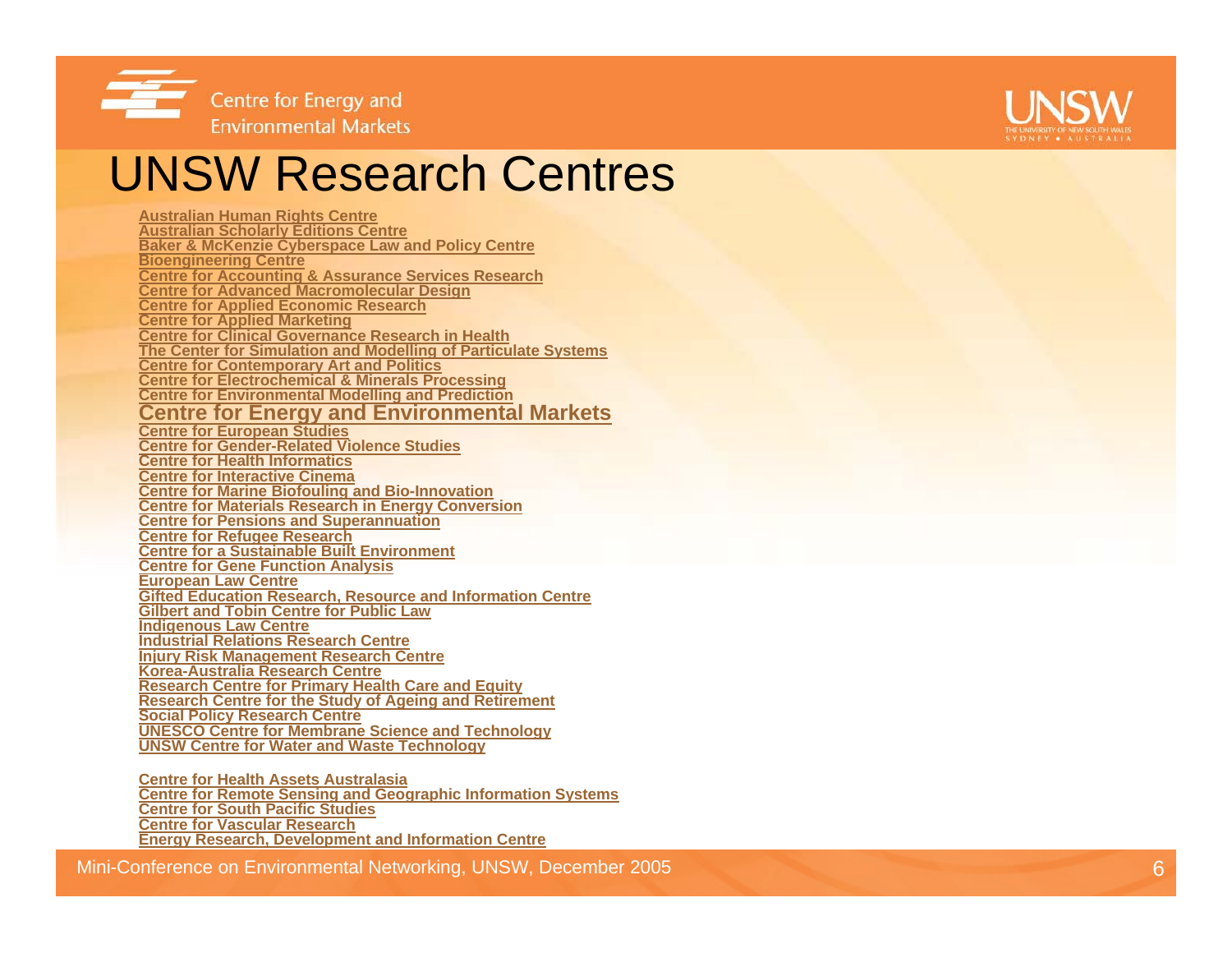



# A government role in energy?

- Possible *energy* market failures:
	- Monopolies
		- *Generally concentrated supply-side*
	- Public Goods
		- *Essential services, contribution to growth*
	- Incomplete markets
		- *Electricity networks are shared - require high levels of coordination*
	- Information failures
		- *Under-utilised energy efficiency options*
	- $-$  The "Business Cycle"  $\,$ 
		- *Capital intensive, long-lived investments*
	- **Externalities**
		- *Climate change, energy security, social impacts*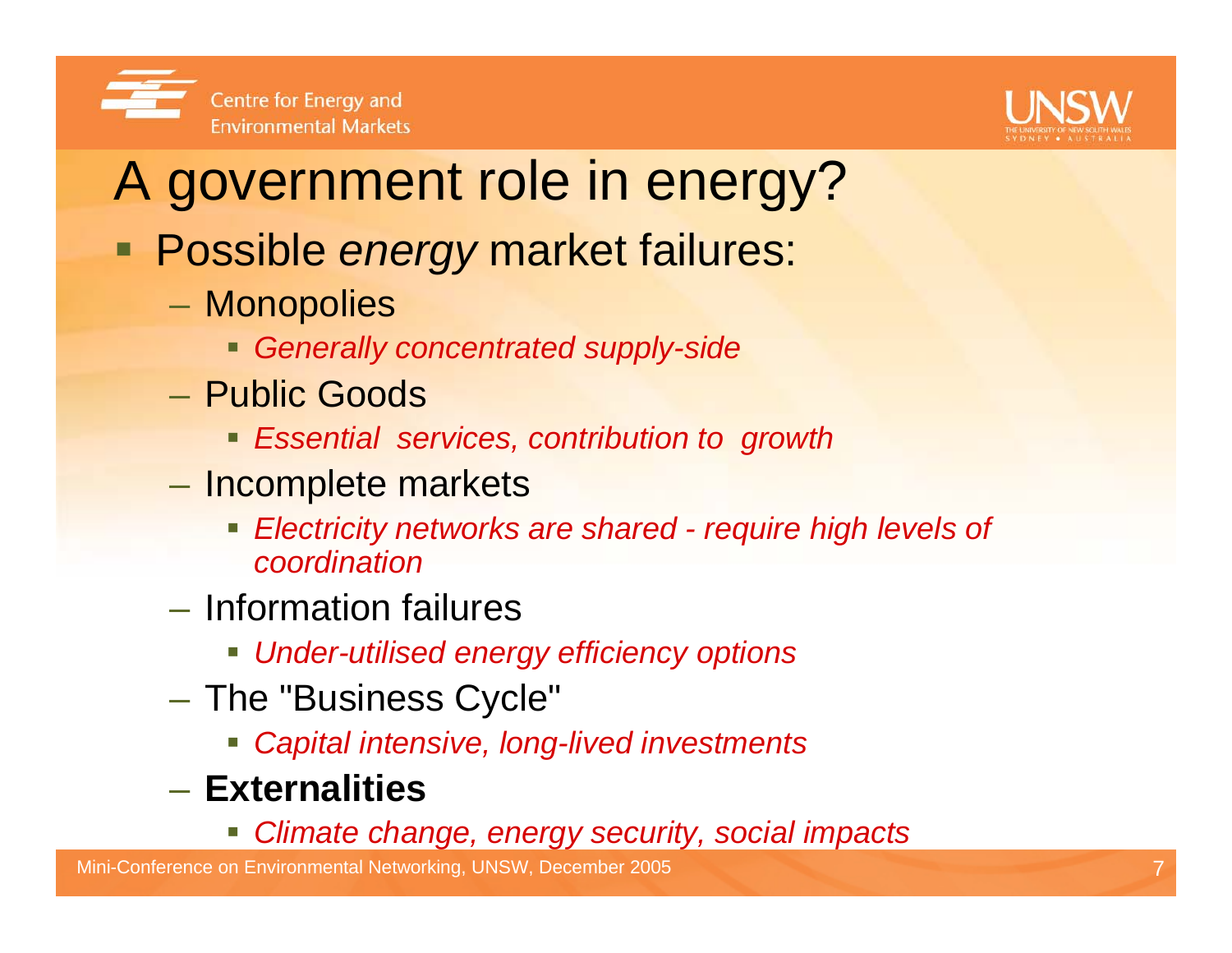



# Australia's energy industry policy drivers

- Economic
	- $-$  Energy's role in economic development
	- Maintaining the value of Australian energy exports
	- *Continuing market-based industry restructuring*
- **Energy security** 
	- Short-term: maintaining secure operation
	- Longer-term: investment to ensure future secure operation
- **Environmental** 
	- Australian electricity industry responsible for 1/3 of national greenhouse emissions, and has high emissions growth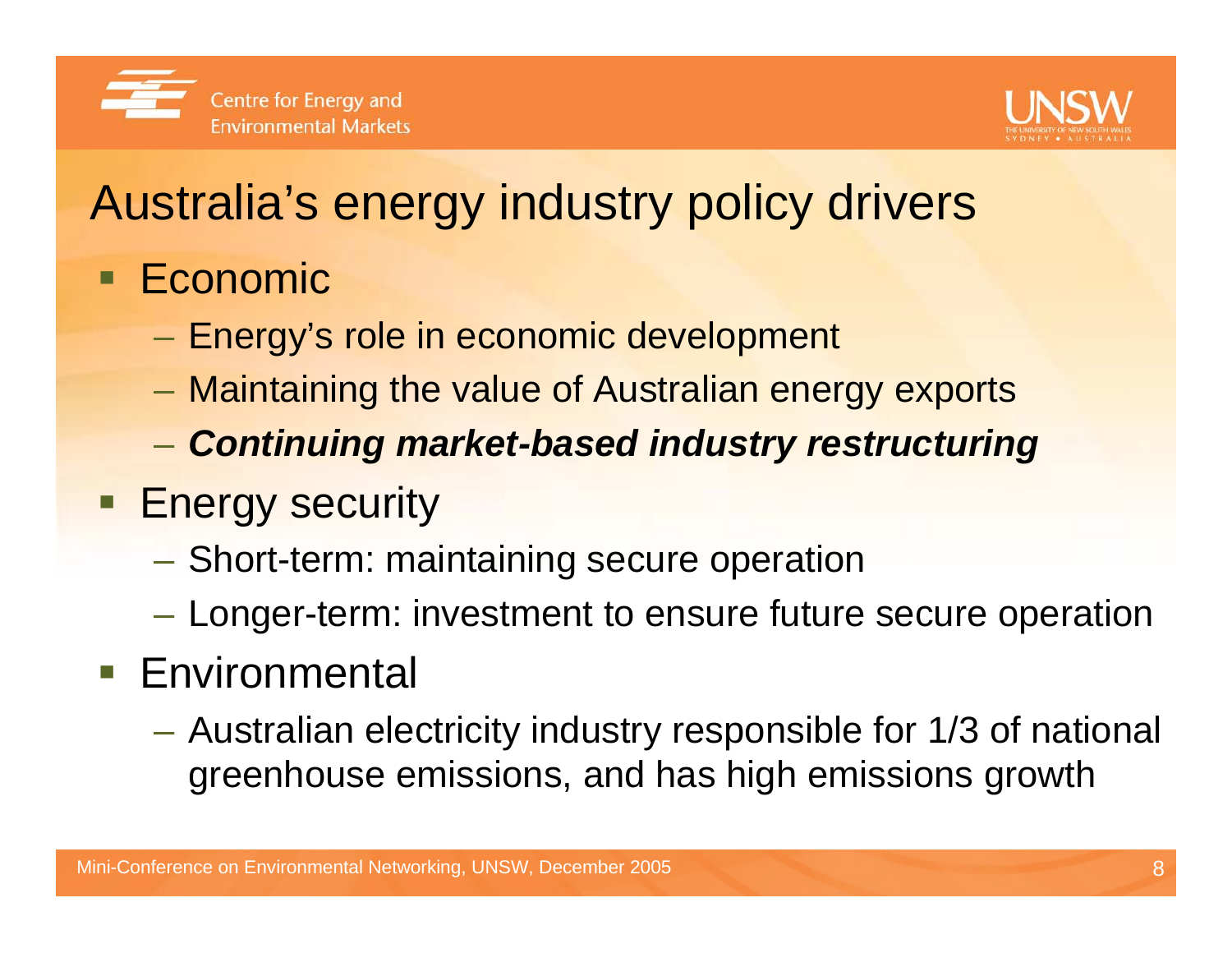



# Energy market restructuring

*The last two decades have seen worldwide efforts, and considerable progress in Australia, to restructure energy markets for reasons including*

- Improve economic efficiency by introducing competition & facilitating new entry
- Enhance accountability to end-users & society through 'customer choice'
- Implement a market-based approach to social & environmental externalities
- Release government funds by asset sales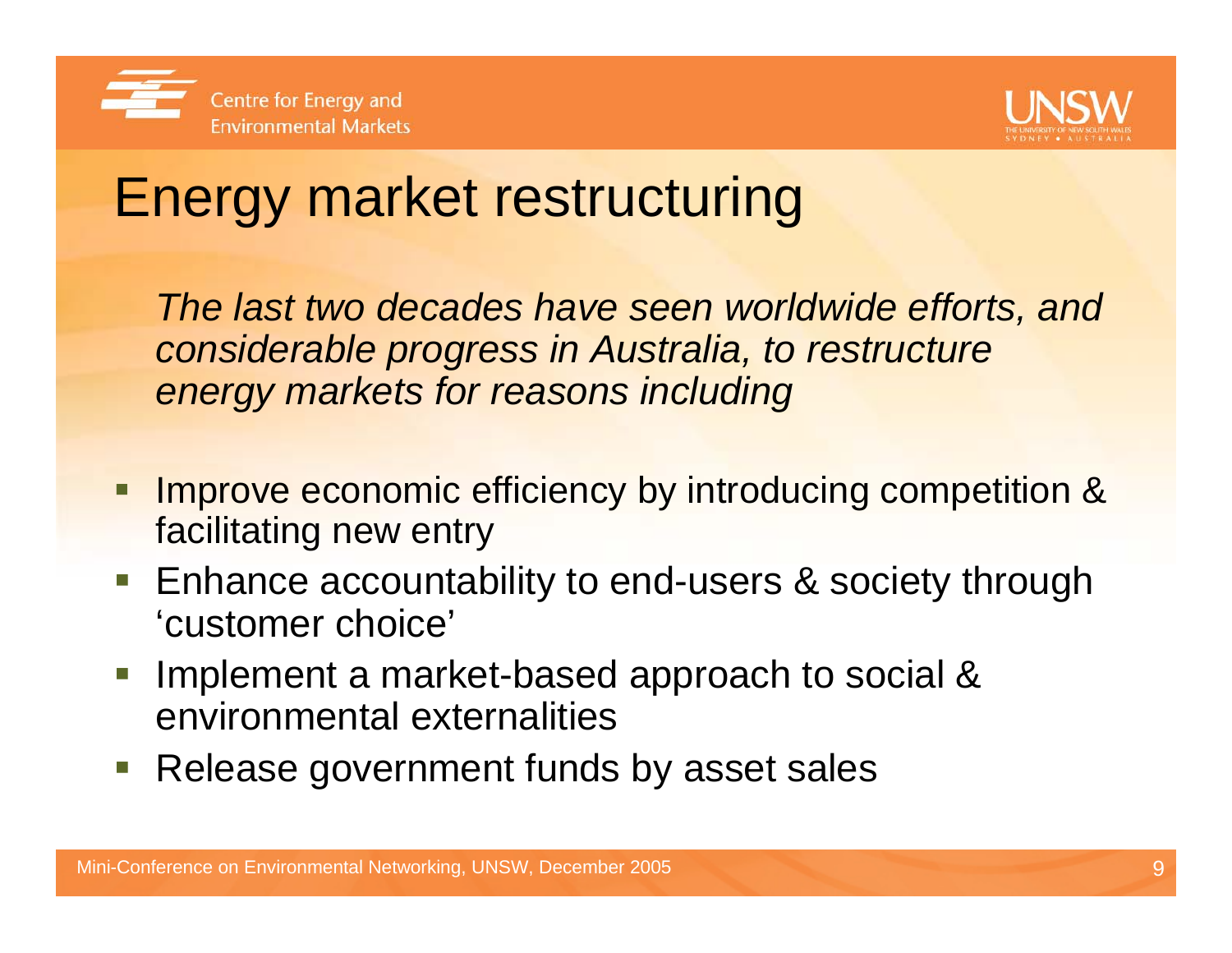



# Market design for energy industry restructuring

- An appropriate balance and compatibility between:
	- Centralised decision-making
		- **From the short term (engineering) to the long term (policy)**
	- Decentralised decision-making (commercial)
		- **Operation and investment decisions**
- Equal consideration for all system resources
	- Foster competition: don't favour incumbent technologies + participants against 'new entrants' - eg. Demand-side options, renewable generation
- Allocate costs + benefits to participants as appropriate to extent possible
	- Commercialise industry objectives **eg. internalise externalities**
- Support appropriate innovation to meet emerging challenges + change *Focus on dynamic efficiency issues*
	- Technical or productive: reduce costs of production
	- Allocative: most appropriate choices b/n supply + demand options
	- **Dynamic:** support innovation + response to change
		- new technologies, social expectations, environmental impacts

### Careful consideration of interactions with other related markets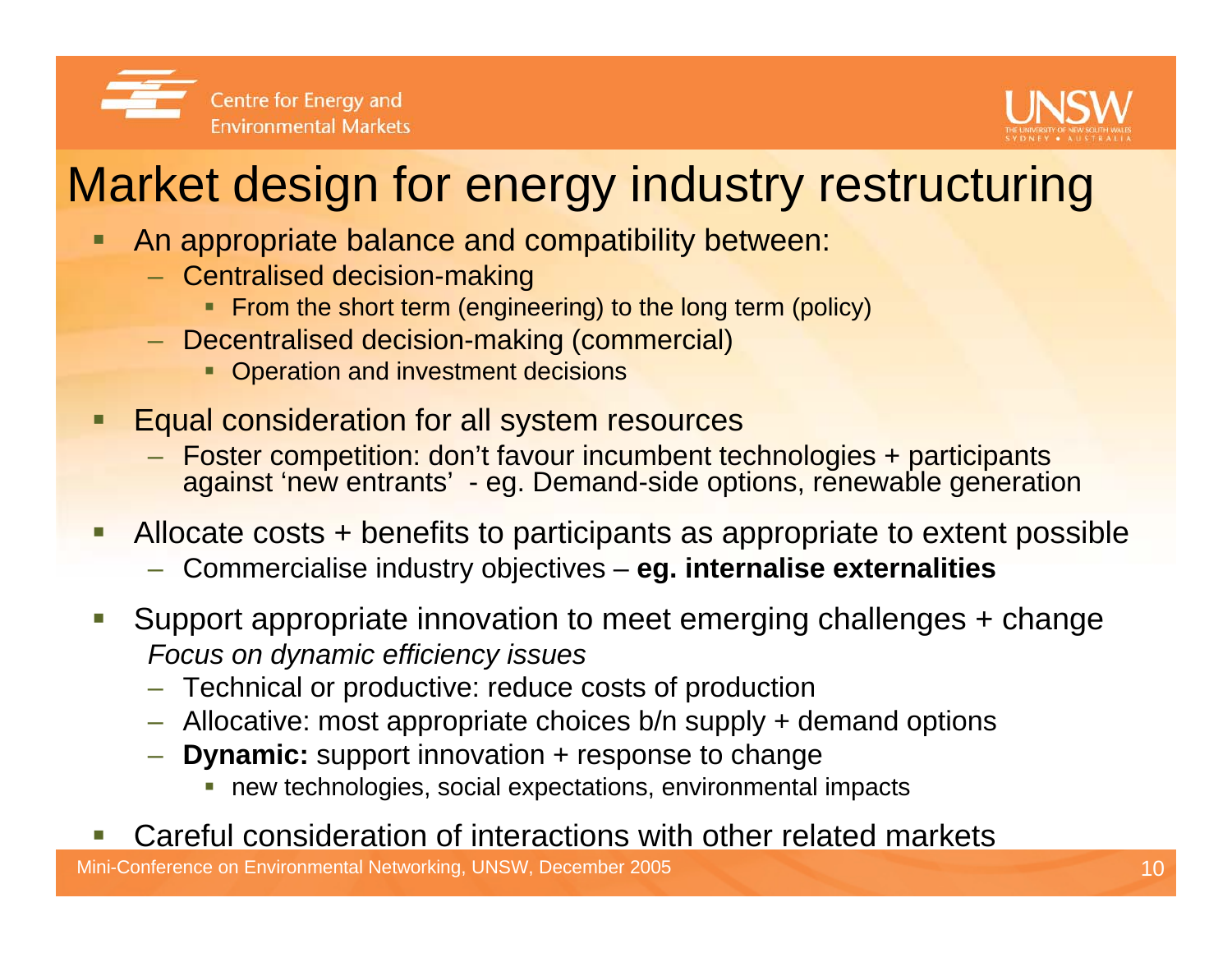



## Some CEEM research efforts

- An appropriate balance and compatibility between:
	- Centralised decision-making and decentralised decision-making (commercial)
		- **Interactions between spot, forward and ancillary service markets; AGSM/CEEM ARC project on participant behaviour in electricity markets, Experimental Economics collaborations with GMU, CSIRO…, 'intelligent agent' market simulation….**
- Equal consideration for all system resources
	- **AGO project on facilitating wind integration in the NEM, CEEM collaborations with BCSE on retail market design + demand-side options…**
- $\mathcal{L}$  Allocate costs + benefits to participants as appropriate to extent possible
	- **Economic valuation methodologies, ANSTO collaboration on tracking water flows, assessment of international and NSW ETS, design of proposed multistate ETS**
- Support appropriate innovation to meet emerging challenges + change
	- **Renewable energy policy – analysis of policy options, Experimental Economics analysis of MRET, innovation drivers in ETS**
- Careful consideration of interactions with other related markets
	- **Experimental economics work, analysis of interactions between EU ETS + energy markets**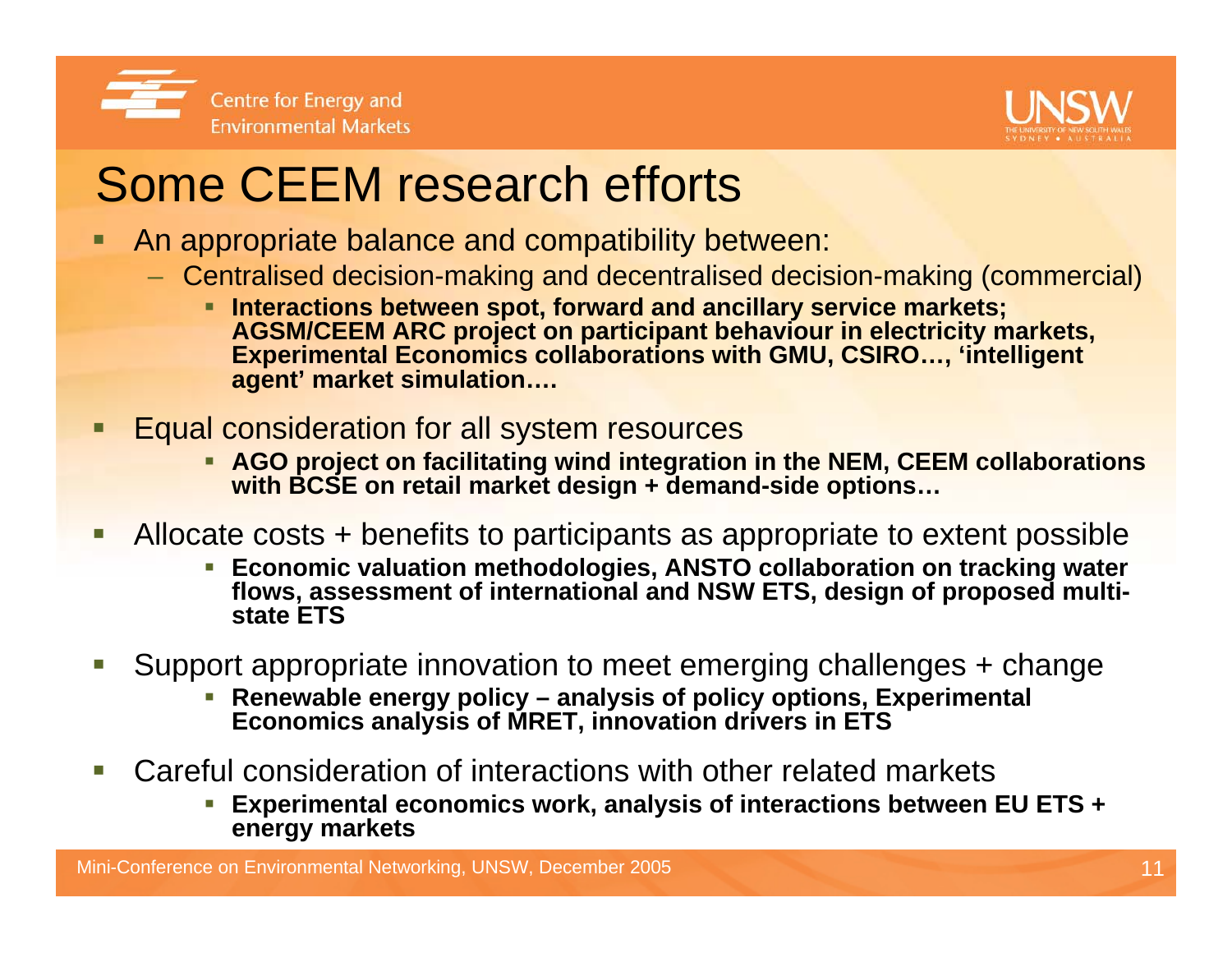Centre for Energy and Environmental Markets - Mozilla Firefox

File Fdit View Go Bookmarks Tools Help

http://www.ceem.unsw.edu.au/Index.cfm

THE UNIVERSITY OF NEW SOUTH WALES . SYDNEY . AUSTRALIA



Centre for Energy and **Environmental Markets** 

UNSW Home > Centre for Energy & Environmental Markets

#### - Home

- About Us
- Our Partners
- Programs & Projects
- Publications
- News & Events
- **Education Activities**
- Consultancy & Advice
- ▸ Related Links
- Contact Us
- 
- Manage CEEM

### **Are vou looking** to register for experiments?

All CEEM's experimental economics work is hosted here

### **Subscribe**

Would you like to receive email updates from **CFFM** with announcements of events and newly posted papers? We expect that these emails will average one or two a month. Your email address will not be released to any other party. If you'd like to sign up please email with a one line message Done

### Welcome

The Centre for Energy and Environmental Markets (CEEM) at the University of New South Wales undertakes interdisciplinary research in the design, analysis and performance of energy and environmental markets and their associated policy frameworks.

The University has formally established CEEM, under the joint leadership of the Faculties of Engineering, and Commerce and Economics.

This website includes details on CEEM research programs and partners, seminars and publications.

### **Research Funding**

4. CEEM is undertaking analysis of the interrelationship between PV output and residential load at the Newington Olympic Village, as well as any correlation with NEM prices, for the NSW Department of Planning.

3. CEEM has exchanged contracts with the Australian Greenhouse Office for funding of Facilitating the uptake of stochastic renewable energy resources in the Australian National Electricity Market: Wind Energy, \$660,000 over three years.

2. The ASX has just awarded CEEM and the CSIRO Division of Sustainable Ecosystems \$15,000 to develop experimental economics tools to demonstrate how markets for environmental products work. CEEM and CSIRO will be running a series of one day workshops for policy makers using these tools later in the year.

1. CEEM is embarking on a three year collaborative project with ANSTO that uses naturally occurring radioisotopes to track subterranean water movement.

### **Updates**

 $\boxed{\vee}$   $\boxed{\circ}$  Go  $\boxed{\text{GL}}$ 

Search

Contacts

22 Nov 2005 - as well as the presentations from CEEM's Inaugural Annual Conference, presentations from a range of workshops associated with the conference, as well as from a number of other local and international events including a Masterclass workshop are available here. A paper by Karel Nolles is available here.

n

 $\overline{\phantom{a}}$ 

13 Oct 2005 - as well as a new paper and three new presentations, the presentations from the recent workshop on State-based options to support renewables are available here

4 Oct 2005 - The complete presentations from the two short courses "Fundamentals of the Australian Competitive Electricity Industry" and the "Restructured Electricity Industry" are available here.

 $\textsf{Mil}$  at art  $\blacksquare$  3 Microsoft of  $\ldots$   $\blacksquare$  Adobe Acrobat  $\ldots$   $\blacksquare$  5 Microsoft of  $\ldots$   $\blacksquare$  Microsoft Excel  $\ldots$   $\blacksquare$  Centre for Ener  $\ldots$   $\blacksquare$   $\blacksquare$   $\blacksquare$   $\blacksquare$  8:39 PM  $\blacksquare$  12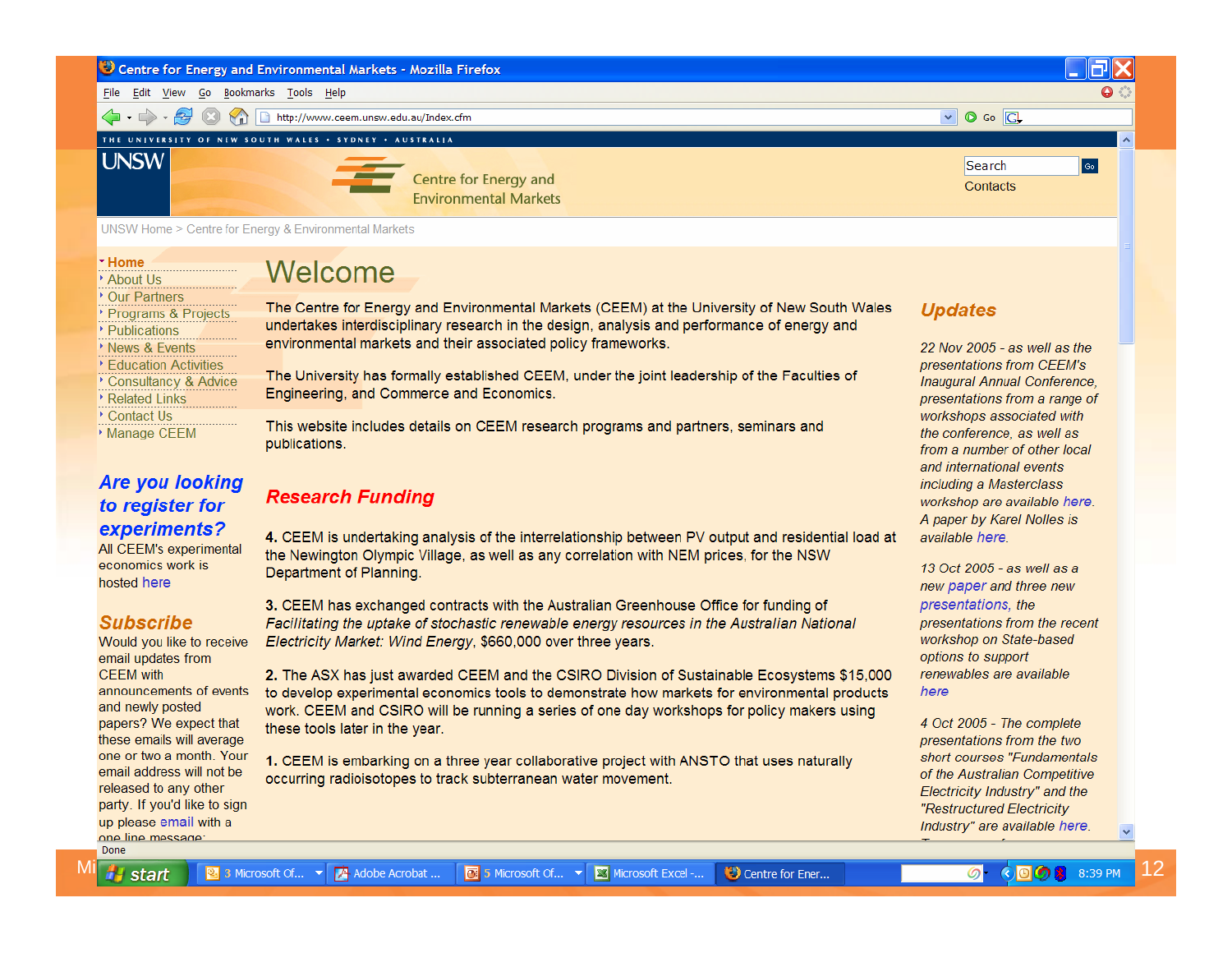|               | <b>Centre for Energy and</b><br><b>Environmental Markets</b>                                                          | THE UNIVERSITY OF NEW SOUTH WALES<br>SYDNEY . AUSTRALIA |
|---------------|-----------------------------------------------------------------------------------------------------------------------|---------------------------------------------------------|
| Some          | EN: The Environmental Network - Mozilla Firefox<br>File Edit View Go Bookmarks Tools Help                             | $\bullet$<br>$\vee$ $\circ$ Go $\circ$                  |
| thoughts UNSW | UNIVERSITY OF NEW SOUTH WALES . SYDNEY . AUSTRALIA                                                                    | ^<br>ENVIRONMENTAL                                      |
| on <b>en</b>  | Links.<br><b>Networking</b><br><b>Contact</b><br>The EN Project The EN Tools Publications<br><b>News</b><br><b>Us</b> |                                                         |
|               |                                                                                                                       |                                                         |



### what motivates you?

the en enables you to get involved in discussing and addressing environmental issues of importance with other likeminded inviduals & groups.

where do you go for more information?

the en is a centralised area for discussion, collaboration and access to up to date information.

whow do you get involved?

vour world. vour network.

create an account & login to the en to establish or join existing discussion groups in your areas of interest.

#### **Become an EN Member**

To become an EN Member, simply select Become a Member in the Login box to the right. Membership is available to researchers, teachers, post-graduate students, government agencies, non-government organisations, consultants and other practitioners in the environmental field. Simply enter your details, agree to the terms and conditions and submit your request. A trial account is available if you wish to trial the EN before joining.

#### **EN: Environmental Network**

When you really think about it, our environment is really just one enormous network - a network of all

### **EN: A Discussion Forum and Area for Online Networking**

The EN Discussion Forum primarily facilitates

LOGIN to the **CN** UserName: lainmacqill \*\*\*\*\*\*\*\*\*\*\* Password: Login ORemember me >>Forgotten Password? >> Become a Member >> EN QuickStart Guide (PDF)

**Latest EN News** »  $FN$ Mini-conferenc » Water Research @ **UNSW Researchers** Symposium

 $\rightarrow$